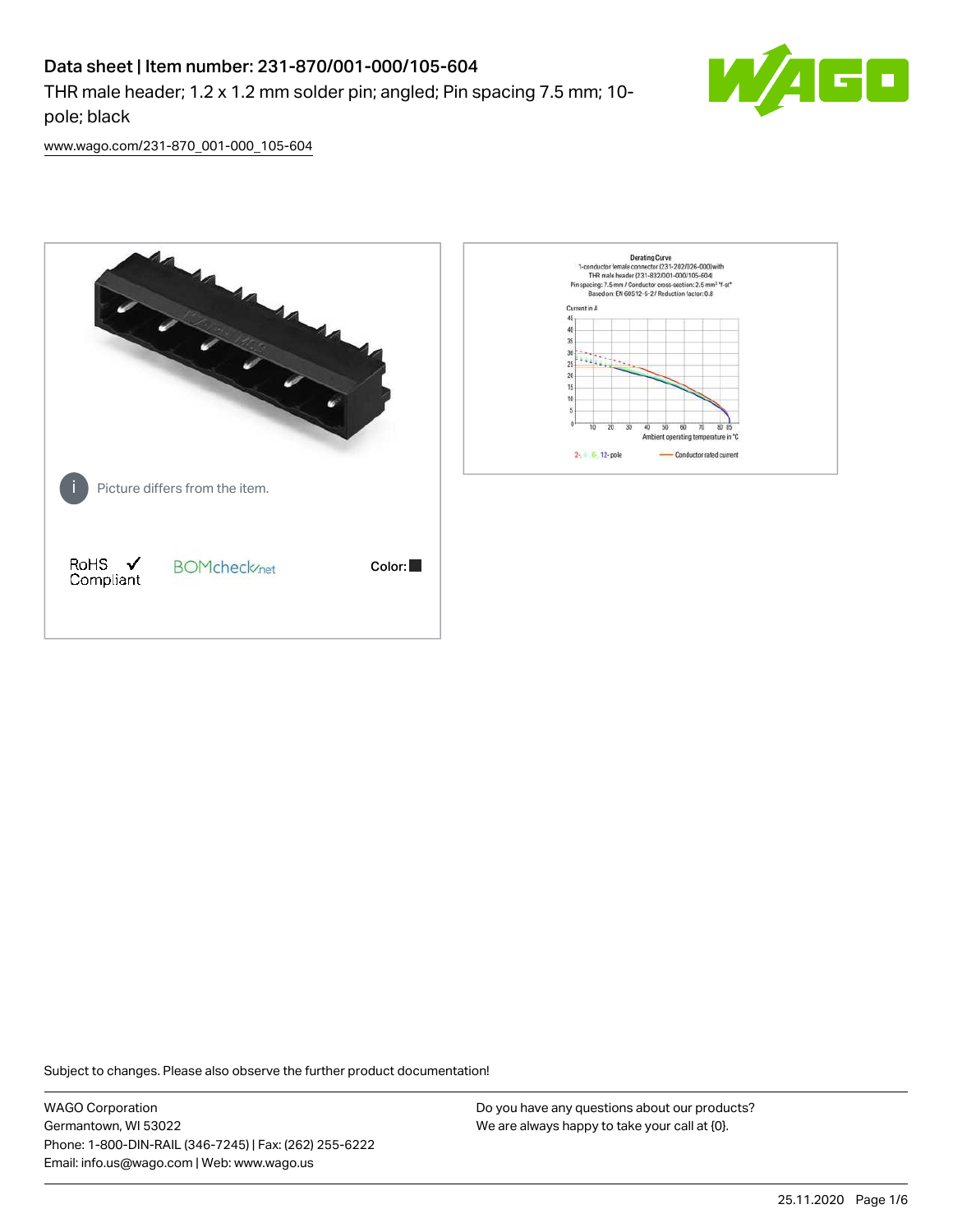



#### Item description

- $\blacksquare$ THR male headers for reflow soldering in SMT applications
- $\blacksquare$ Available in tape-and-reel packaging for automated pick-and-place PCB assembly
- П 1.2 x 1.2 mm solder pins allow nominal current up to 16 A, enhancing stability of shorter headers
- $\blacksquare$ Also available in bulk packaging for manual placement
- $\blacksquare$ Male headers may be mounted horizontally or vertically
- $\blacksquare$ With coding fingers

#### Safety information 1:

The MCS – MULTI CONNECTION SYSTEM includes connectors without breaking capacity in accordance with DIN EN 61984. When used as intended, these connectors must not be connected/disconnected when live or under load. The circuit design should ensure header pins, which can be touched, are not live when unmated.

#### Data Electrical data

#### Ratings per IEC/EN 60664-1

| Ratings per             | IFC/FN 60664-1 |
|-------------------------|----------------|
| Rated voltage (III / 3) | 500 V          |

Subject to changes. Please also observe the further product documentation!

| <b>WAGO Corporation</b>                                | Do you have any questions about our products? |
|--------------------------------------------------------|-----------------------------------------------|
| Germantown, WI 53022                                   | We are always happy to take your call at {0}. |
| Phone: 1-800-DIN-RAIL (346-7245)   Fax: (262) 255-6222 |                                               |
| Email: info.us@wago.com   Web: www.wago.us             |                                               |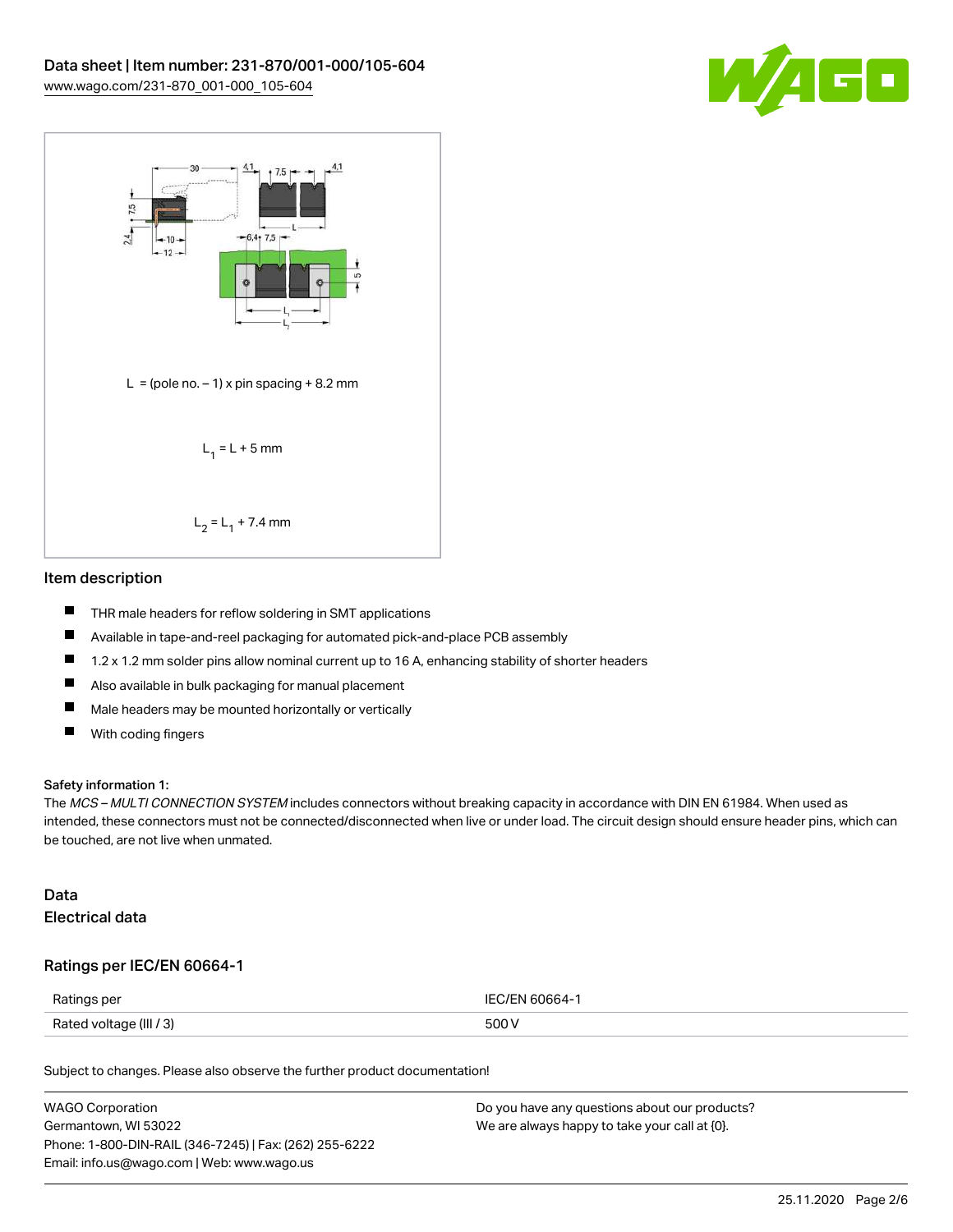# Data sheet | Item number: 231-870/001-000/105-604

[www.wago.com/231-870\\_001-000\\_105-604](http://www.wago.com/231-870_001-000_105-604)



| Rated surge voltage (III/3) | 6 <sub>kV</sub>                                                       |
|-----------------------------|-----------------------------------------------------------------------|
| Rated voltage (III/2)       | 630 V                                                                 |
| Rated surge voltage (III/2) | 6 <sub>k</sub> V                                                      |
| Nominal voltage (II/2)      | 1000V                                                                 |
| Rated surge voltage (II/2)  | 6 <sub>k</sub> V                                                      |
| Rated current               | 16A                                                                   |
| Legend (ratings)            | $(III / 2)$ $\triangle$ Overvoltage category III / Pollution degree 2 |

## Ratings per UL 1059

| Approvals per                  | UL 1059 |
|--------------------------------|---------|
| Rated voltage UL (Use Group B) | 300 V   |
| Rated current UL (Use Group B) | 10 A    |
| Rated voltage UL (Use Group D) | 300 V   |
| Rated current UL (Use Group D) | 10 A    |

## Ratings per UL 1977

| Rated voltage UL 1977 | 600 V |
|-----------------------|-------|
| Rated current UL 1977 | 5 A   |

#### Ratings per CSA

| Approvals per                   | CSA   |
|---------------------------------|-------|
| Rated voltage CSA (Use Group B) | 300 V |
| Rated current CSA (Use Group B) | 10 A  |
| Rated voltage CSA (Use Group D) | 300 V |
| Rated current CSA (Use Group D) | 10 A  |

### Connection data

| Pole No.                   | 10 |
|----------------------------|----|
| Total number of potentials | 10 |
| Number of connection types |    |
| Number of levels           |    |

## Physical data

| Pin spacing | 7.5 mm / 0.295 inch  |
|-------------|----------------------|
| Width       | 75.5 mm / 2.972 inch |
| Height      | 10.8 mm / 0.425 inch |

Subject to changes. Please also observe the further product documentation!

| <b>WAGO Corporation</b>                                | Do you have any questions about our products? |
|--------------------------------------------------------|-----------------------------------------------|
| Germantown, WI 53022                                   | We are always happy to take your call at {0}. |
| Phone: 1-800-DIN-RAIL (346-7245)   Fax: (262) 255-6222 |                                               |
| Email: info.us@wago.com   Web: www.wago.us             |                                               |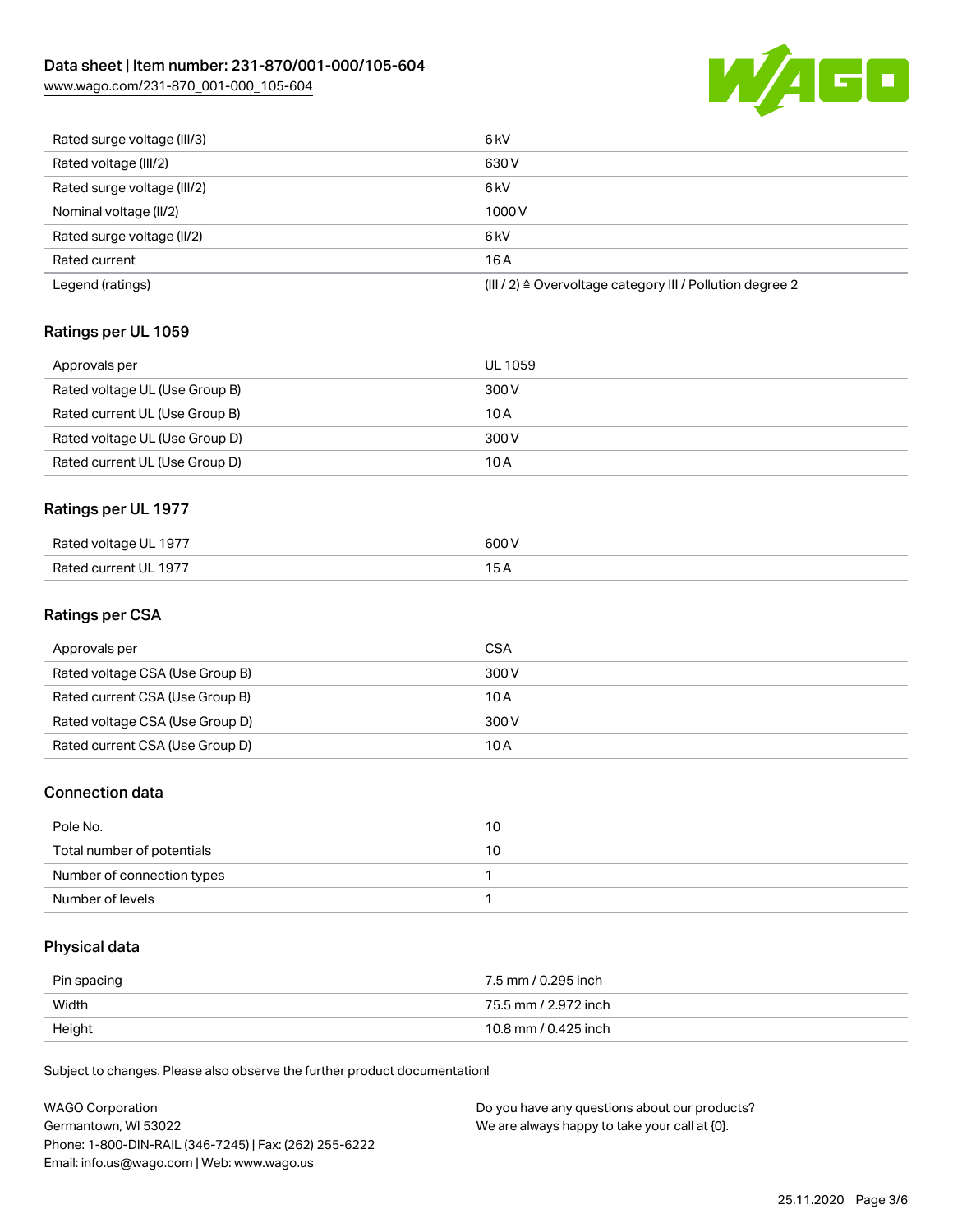

| Height from the surface            | 8.4 mm / 0.331 inch        |
|------------------------------------|----------------------------|
| Depth                              | 12 mm / 0.472 inch         |
| Solder pin length                  | $2.4 \text{ mm}$           |
| Solder pin dimensions              | $1.2 \times 1.2$ mm        |
| Plated through-hole diameter (THR) | $1.7$ <sup>(+0.1)</sup> mm |

#### Plug-in connection

| Contact type (pluggable connector) | Male connector/plug |
|------------------------------------|---------------------|
| Connector (connection type)        | for PCB             |
| Mismating protection               | No                  |
| Mating direction to the PCB        |                     |

### PCB contact

| PCB contact                         | THR                                      |
|-------------------------------------|------------------------------------------|
| Solder pin arrangement              | over the entire male connector (in-line) |
| Number of solder pins per potential |                                          |

### Material Data

| Color                       | black                                   |
|-----------------------------|-----------------------------------------|
| Material group              |                                         |
| Insulation material         | Polyphthalamide (PPA GF)                |
| Flammability class per UL94 | V0                                      |
| Contact material            | Electrolytic copper ( $E_{\text{Cl}}$ ) |
| Contact plating             | tin-plated                              |
| Weight                      | 5g                                      |

#### Environmental Requirements

| Limit temperature range<br>.<br>$\blacksquare$ . The contract of the contract of the contract of the contract of the contract of the contract of the contract of the contract of the contract of the contract of the contract of the contract of the contract of the | $. +100 °C$<br>-60 |
|----------------------------------------------------------------------------------------------------------------------------------------------------------------------------------------------------------------------------------------------------------------------|--------------------|
|                                                                                                                                                                                                                                                                      |                    |

#### Commercial data

| Product Group         | 3 (Multi Conn. System) |  |
|-----------------------|------------------------|--|
| Packaging type        | <b>BOX</b>             |  |
| Country of origin     | PL                     |  |
| <b>GTIN</b>           | 4045454901431          |  |
| Customs tariff number | 85366990990            |  |

Subject to changes. Please also observe the further product documentation!

| WAGO Corporation                                       | Do you have any questions about our products? |
|--------------------------------------------------------|-----------------------------------------------|
| Germantown, WI 53022                                   | We are always happy to take your call at {0}. |
| Phone: 1-800-DIN-RAIL (346-7245)   Fax: (262) 255-6222 |                                               |
| Email: info.us@wago.com   Web: www.wago.us             |                                               |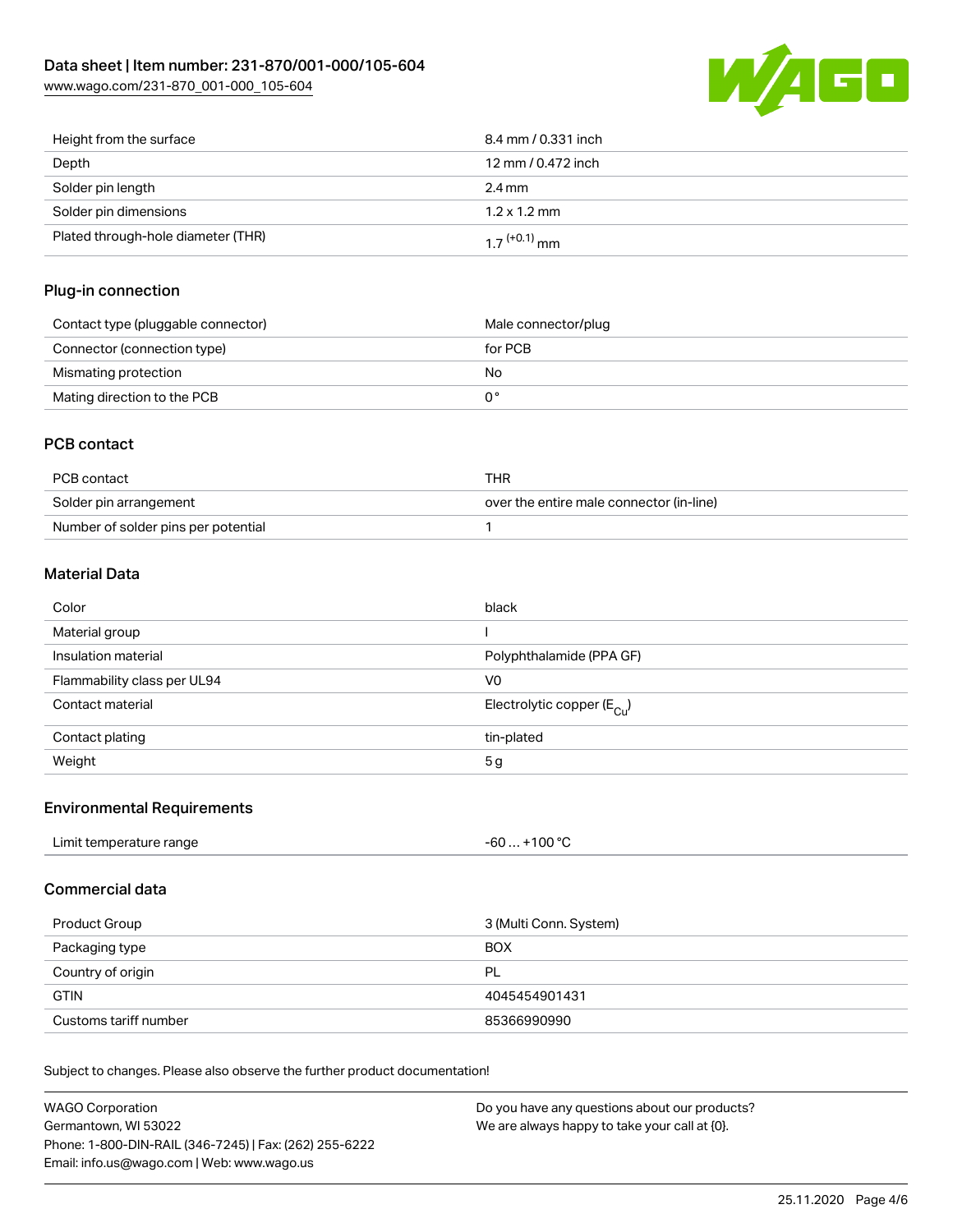

### Approvals / Certificates

Country specific Approvals

| Logo                | Approval                                                                         | <b>Additional Approval Text</b> | Certificate<br>name          |
|---------------------|----------------------------------------------------------------------------------|---------------------------------|------------------------------|
|                     | CB<br>DEKRA Certification B.V.                                                   | IEC 61984                       | NL-39756                     |
|                     | <b>CSA</b><br>DEKRA Certification B.V.                                           | C22.2                           | 1466354                      |
| EMA<br>EUR          | <b>KEMA/KEUR</b><br>DEKRA Certification B.V.                                     | EN 61984                        | 2190761.01                   |
| <b>UL-Approvals</b> |                                                                                  |                                 |                              |
| Logo                | Approval                                                                         | <b>Additional Approval Text</b> | Certificate<br>name          |
|                     | <b>UR</b><br>Underwriters Laboratories Inc.                                      | <b>UL 1059</b>                  | E45172                       |
|                     | <b>UR</b><br>Underwriters Laboratories Inc.                                      | <b>UL 1977</b>                  | 20150318-<br>E45171          |
| Counterpart         | Item no.231-210/026-000                                                          |                                 |                              |
|                     | Female plug; 10-pole; 12 AWG max; pin spacing 7.5 mm; 1 conductor per pole; gray |                                 | www.wago.com/231-210/026-000 |
|                     |                                                                                  |                                 |                              |

### Compatible products

| <b>Controller State Street</b> | ltem no.: 231-130<br>Coding key; snap-on type; light gray        | www.wago.com/231-130 |  |
|--------------------------------|------------------------------------------------------------------|----------------------|--|
|                                | Item no.: 231-500<br>Spacer; for formation of groups; light gray | www.wago.com/231-500 |  |
| Marking accessories            |                                                                  |                      |  |

Subject to changes. Please also observe the further product documentation!

WAGO Corporation Germantown, WI 53022 Phone: 1-800-DIN-RAIL (346-7245) | Fax: (262) 255-6222 Email: info.us@wago.com | Web: www.wago.us

Do you have any questions about our products? We are always happy to take your call at {0}.